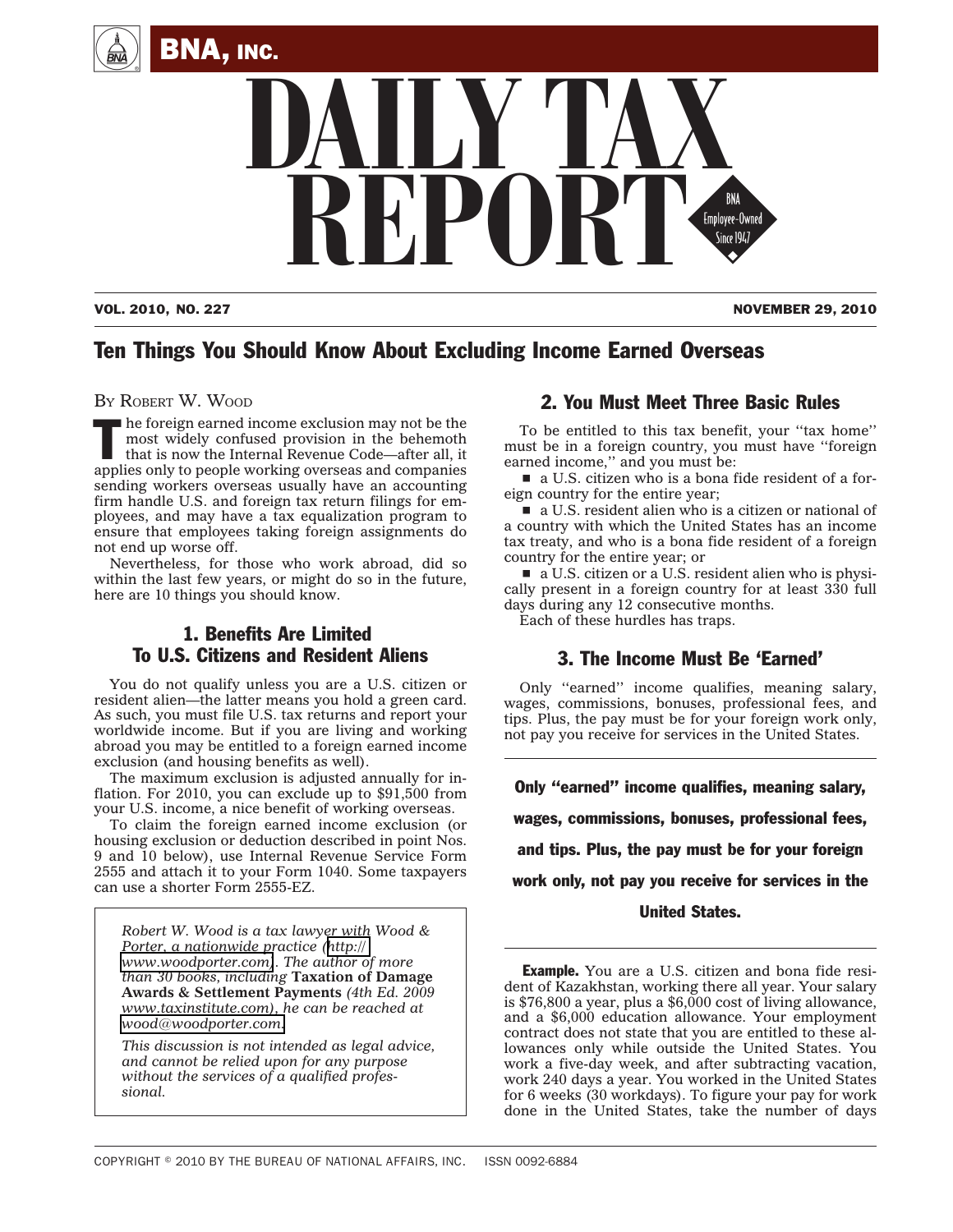worked in the United States  $(30)$  ÷ number of days paid (240) x total income  $(\$88,800) = \$11,100$ . Your U.S. source earned income is \$11,100, and that amount does not qualify for the exclusion. The rest of your pay does.

#### 4. You Forgo the Foreign Tax Credit

If you claim the foreign earned income exclusion, you cannot claim a foreign tax credit (or deduction) on the same income, even though you may be paying foreign taxes on it. In fact, if you claim a foreign tax credit or deduction for foreign taxes on the excluded income, the foreign earned income exclusion may be considered revoked.

How do you decide whether you get more mileage out of the exclusion or credit? You should crunch the numbers both ways, but here is a guide:

 $\blacksquare$  If you pay no foreign tax, claim the foreign earned income exclusion.

If your foreign tax rate is lower than your U.S. rate, you should usually claim the exclusion.

 $\blacksquare$  If your foreign tax rate is higher than your U.S. rate, you should probably claim the foreign tax credit instead.

### 5. Bona Fide Residence And 'Home' Versus 'Abode'

You must meet either a bona fide residence or physical presence test (see point Nos. 7 and 8 for physical presence). You can only claim you are a bona fide resident in your "tax home" throughout the year. Your tax home is your main place of business, employment, or post of duty, regardless of where you maintain your family home.

If you do not have a main place of business (maybe you are on the road most of the time or work out of your apartment), your tax home may be the place you regularly live.

If your ''abode'' is in the United States, you cannot have a tax home in a foreign country. Your ''abode'' is your home, residence, domicile, or place of dwelling.

"Abode" has a domestic meaning, unlike your "tax home'' where you do business. Your abode depends on where you maintain economic, family, and personal ties.

**Example 1.** You work on an offshore oil rig in the territorial waters of Nigeria and work 28 days on, 28 days off. You return to your family residence in the United States during your off periods. Your abode is in the United States, so you cannot claim the foreign earned income exclusion.

**Example 2.** You work for a manufacturer in Ohio. Your employer transfers you to London for at least 18 months. You distribute business cards showing your business and home address in London, rent your Ohio home, and put your car in storage. You move your family, furniture, and pets to a home your employer rents for you in London. You lease a car and get a British driving license, open London bank accounts, join a local business league, etc. Your abode and tax home are both in London.

#### 6. Your Assignment Cannot Be 'Temporary'

The location of your tax home depends on whether your assignment is temporary or indefinite. In this con-

text, ''temporary'' is bad: If you are ''temporarily'' absent from your tax home in the United States, you do not qualify for the foreign earned income exclusion. If your work assignment abroad is ''indefinite,'' your new place of employment becomes your tax home, allowing a foreign earned income exclusion. But expectations change.

If you expect your employment abroad to last one year or less (and it does) it is likely ''temporary.'' If you expect it to last more than a year, it is ''indefinite.'' If you expect it to last for a year or less, but later revise your expectations to more than a year, it becomes indefinite.

### 7. You Might Still Qualify Based on Physical Presence

Up to now you might be wondering if all of this is worth the effort. Fortunately, even if you are not a bona fide resident of a foreign country, you can still qualify for the exclusion if you meet the physical presence test. You must be physically present in a foreign country for 330 full days during 12 consecutive months. A full day is 24 consecutive hours beginning at midnight. You can count days you spent abroad for any reason, even days on vacation!

Notably, the 330 days do not have to be consecutive. They are based purely on length of stay, not what kind of residence you establish, your intentions about returning, or the nature or purpose of your stay abroad.

If you have fewer than 330 days abroad even for good reasons—illness, family problems, vacation

back in the United States, or your employer's

orders—that is tough. The only exception is if you

fall below the 330 days because war or civil

unrest requires you to leave the country.

But if you have fewer than 330 days abroad even for good reasons—illness, family problems, vacation back in the United States, or your employer's orders—that is tough. The only exception is if you fall below the 330 days because war or civil unrest requires you to leave the country.

### 8. Travel Days Do Not Count

When you leave the United States to go directly to a foreign country or when you return directly to the United States from a foreign country, the time you spend over international waters does not count toward your 330-day total.

**Example.** You fly from the United States to France on June 10, arriving in France at 9 a.m. June 11. Your first full day of physical presence in France is June 12. But if you passed over a foreign country before midnight the day you left the United States, you can count June 11 toward the 330-day total.